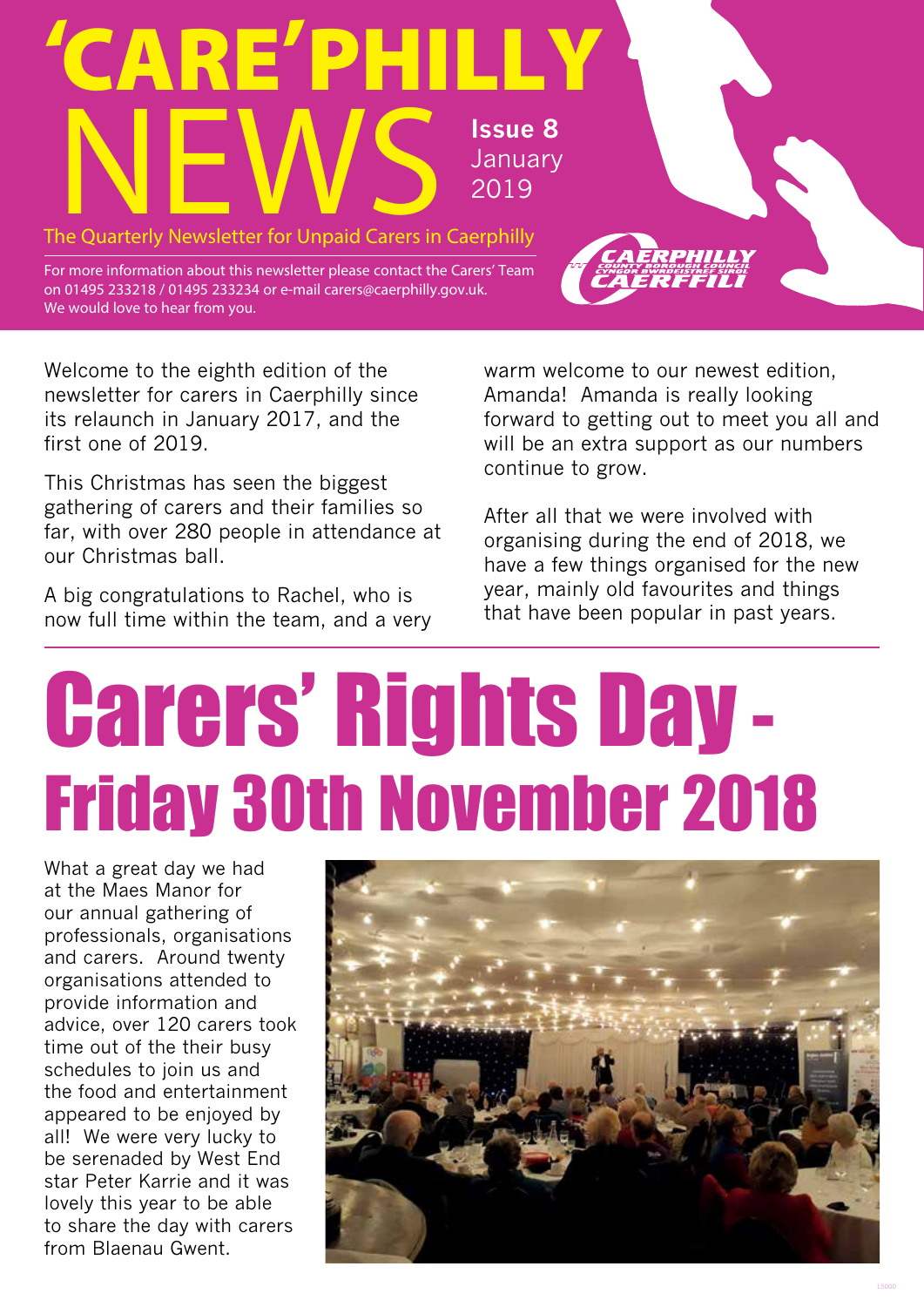**Continued** 

**Our favourite quote from the day:** 

### "Best Carers' Rights Day ever!"



(From left to right: Geraldine, Rachel, Hayley and Leanne – the Caerphilly Carers Team.)

### Carers' Christmas Ball - A Celebration of Carers in Caerphilly



On Thursday 6th December 2018, we held our very popular Christmas ball, which was attended by over 280 people. It was such an honour to see people having such quality time with families, and we received such wonderful feedback about the food, venue and organisation.

Some of the comments we received: "Fantastic night! Very well organised, great location, thank you for all your hard work and amazing night!"

*"Thank you so much for this evening. We hardly get to go anywhere as a family- one of the children often makes a last minute refusal. The food was lovely; the atmosphere non-judgemental and relaxed. On the way home, everyone said how much they enjoyed themselves. Really appreciate the organisation that must've gone into tonight. Thank you."*

It seems to be becoming a tradition that we have special announcements every year, so this year was no exception, with one of our carers announcing that she and her family are expecting their first grandchild! Congratulations all.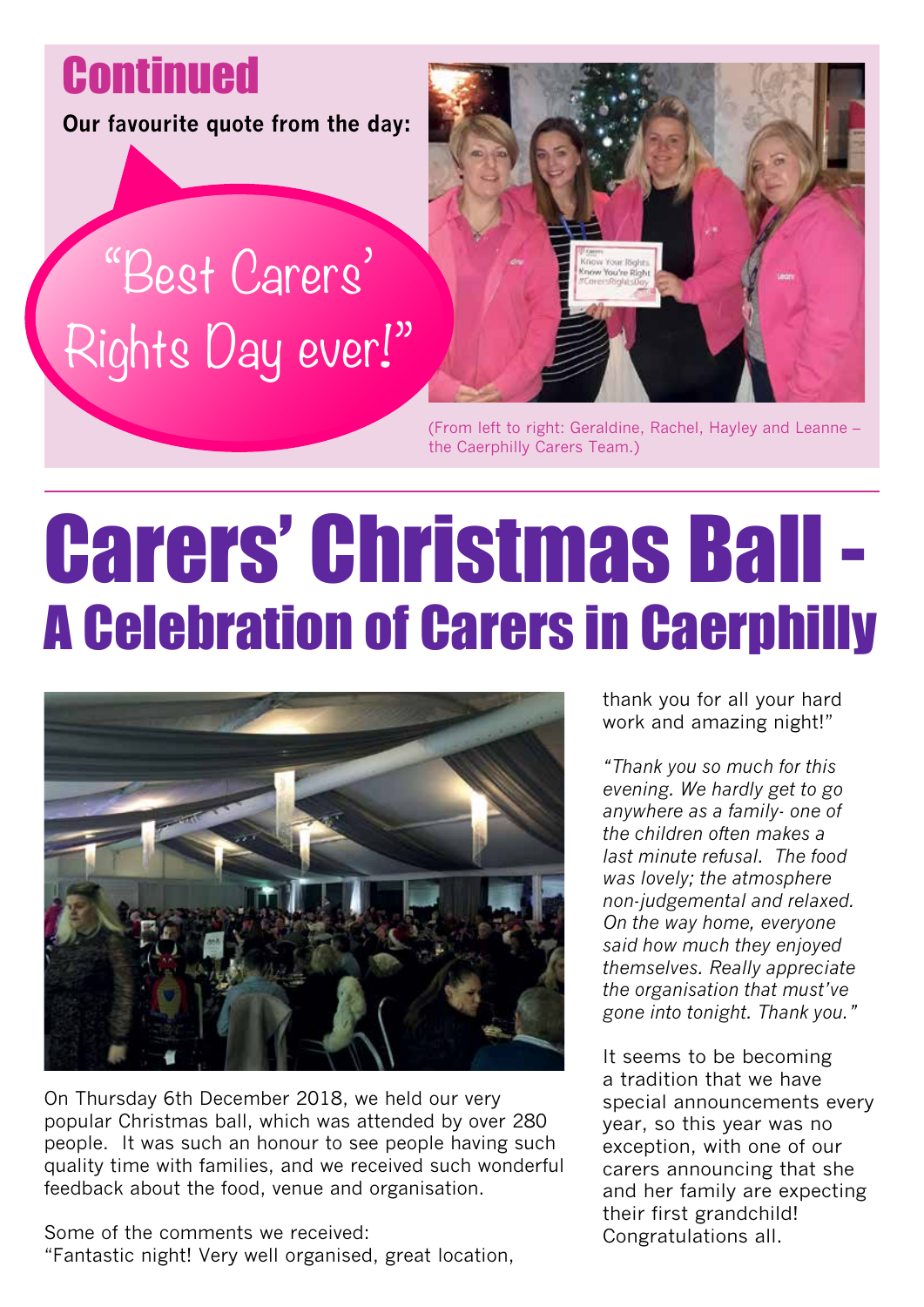### Upcoming Events and Activities



We hope you all enjoy coming along to our activities and events as much as we enjoy seeing you all have a nice time, and hopefully there will be something for everyone this quarter.

Although this is what we have booked so far, more events and activities get added as time goes on, so it's always best to check on our Facebook group or the website to see the most up to date list. Or just simply get in touch with us if you don't have access to the internet.

Cinema evenings: we've previously organised a few of these which were very well attended so look out for more, or contact us to find out when our next ones will be, or even if you have any specific requests for dates or films.

Wednesday 16th January 2019 at 10:30am, lunch at 1:30pm – Spa day for 10 carers at Bryn Meadows Golf & Spa, Maesycwmmer. (Please note, priority will be given to those carers that have not been given places previously.)

Thursday 24th January 2019 at 6pm – Bowling for 20 and a sharing platter between two at Tenpin, Nantgarw.

Thursday 7th February 2019 at 6pm – Dinner for 20 carers at The Nant College Restaurant. Three courses available.

Sunday 17th February 2019 at 1pm – Sunday lunch curry buffet for 20 carers at Castle Gate Indian Restaurant, Caerphilly.

Thursday 21st February 2019 at 10:30am, lunch at 1:30pm – Spa day for ten carers at Bryn Meadows Golf & Spa, Maesycwmmer. (Please note, priority will be given to those carers that have not been given places previously.)

Monday 4th March 2019 at 12 noon – Lunch for 20 carers at Casa Mia, Caerphilly. One or two courses available. Orders will be needed upfront – we should have the menu by February 2019.

Sunday 17th March 2019 at 2pm – Afternoon tea for 20 carers at McKenzie's Café, High Street, Blackwood.

Limited places are available to most activities and events but we do try and share these out fairly. To enquire about any of them, please get in touch.

### **NB. IF YOU PUT YOUR NAME DOWN FOR SOMETHING AND WE DON'T LET YOU KNOW YOU'VE BEEN SUCCESSFUL, PLEASE ASSUME YOU HAVEN'T GOT A PLACE.**

All these activities are paid for to show our appreciation of carers and the hard work they do. We do always try to ensure that everyone showing an interest gets a chance to attend at least one event or activity.

While we know that things happen that sometimes mean you are unable to come on the day, where possible, please do let us know as soon as you know you cannot come as we can then offer precious places to other carers.

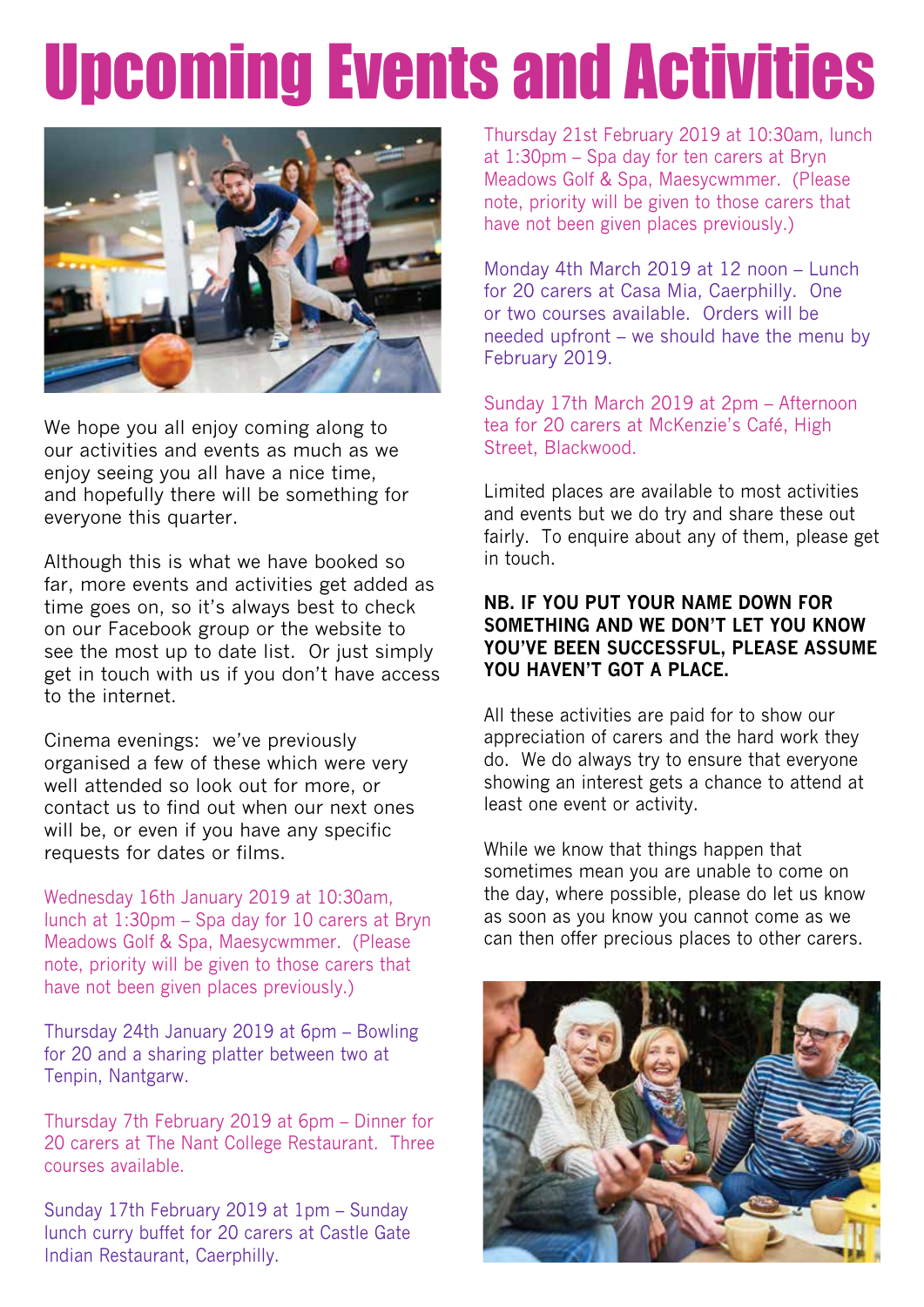# Carers' Assessments

A carer's assessment is your opportunity to tell us about your situation. You can tell us what you do, how caring affects you and what help you would like.

Sometimes, carers worry about talking to us because of loyalty, guilt, fear of not coping, or pride. Please don't let these feelings stop you contacting us. By letting us know your

situation, we can make sure you receive information and advice that could be helpful to you.

You can request a carer's assessment by calling the Information, Advice and Assistance Team on 0808 100 2500 or by e-mailing asdit@caerphilly.gov.uk



Here are the details of the groups we currently run. This is your chance to speak to us and others who have experience of a caring role. Even though each group meets for an hour and a half, please just feel free to drop in for as long as you want.

### **Bargoed**

The Bargoed carers group will meet on the fourth Wednesday of the month from 2pm – 3:30pm in Bargoed Library. i<br>I

| Upcoming dates are: |          |          |  |
|---------------------|----------|----------|--|
| 23.01.19            | 27.02.19 | 27.03.19 |  |
| 24.04.19            | 22.05.19 | 26.06.19 |  |
| 24.07.19            | 28.08.19 | 25.09.19 |  |
| 23.10.19            | 27.11.19 |          |  |

### **Blackwood**

The Blackwood carers group will meet on the last Tuesday of the month from 1pm – 2:30pm in the Sirhowy (Wetherspoon's), Blackwood.

| Upcoming dates are: |          |          |  |  |
|---------------------|----------|----------|--|--|
| 29.01.19            | 26.02.19 | 26.03.19 |  |  |
| 30.04.19            | 28.05.19 | 25.06.19 |  |  |
| 30.07.19            | 27.08.19 | 24.09.19 |  |  |
| 29.10.19            | 26.11.19 |          |  |  |

### **Caerphilly**

The Caerphilly carers group will meet on the first Friday of the month from 2pm – 3:30pm in Caerphilly Library.

| <b>Upcoming dates are:</b> |          |          |  |  |
|----------------------------|----------|----------|--|--|
| 04.01.19                   | 01.02.19 | 01.03.19 |  |  |
| 05.04.19                   | 03.05.19 | 07.06.19 |  |  |
| 05.07.19                   | 02.08.19 | 06.09.19 |  |  |
| 04.10.19                   | 01.11.19 |          |  |  |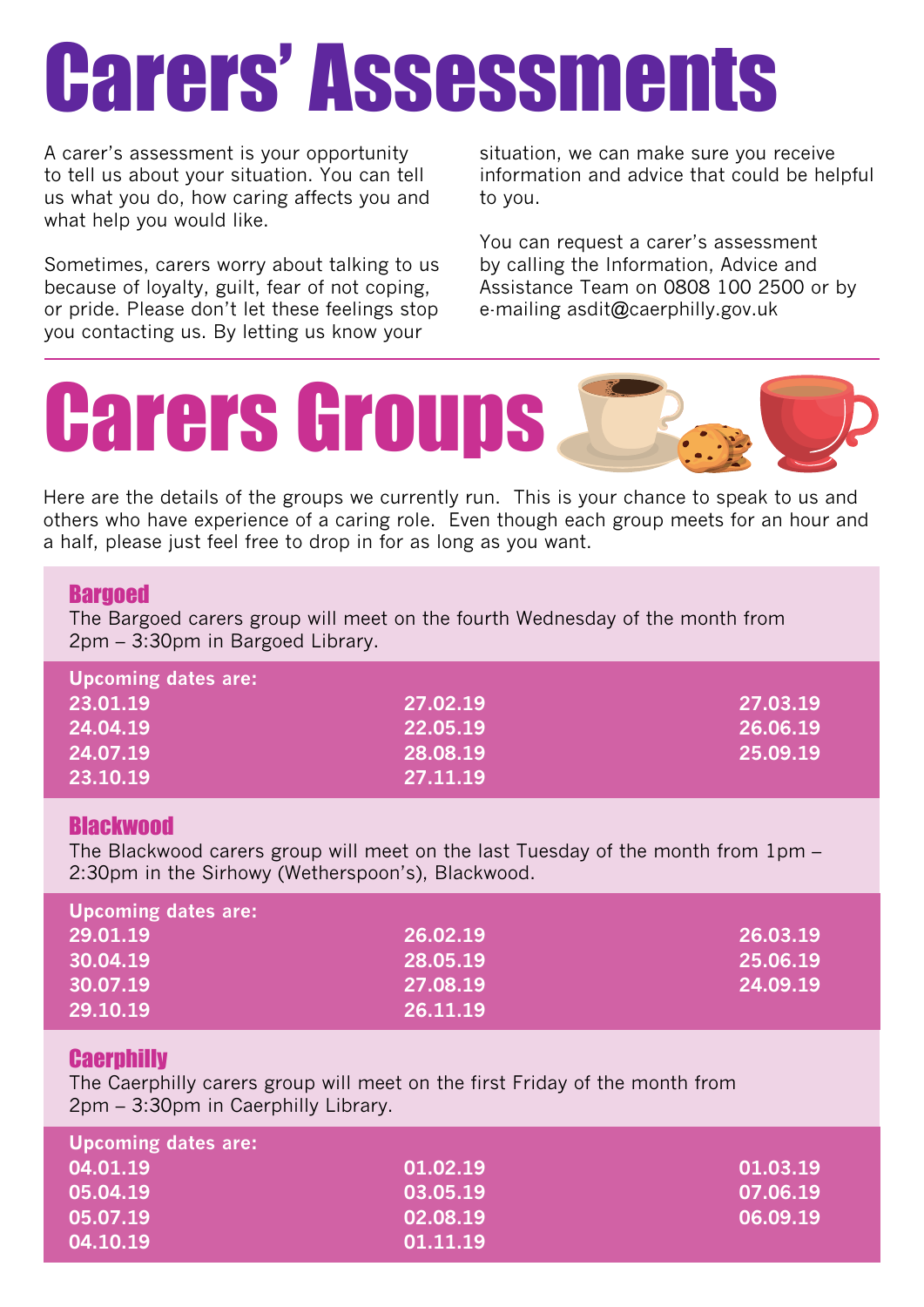### **Continued**

### **Risca**

The Risca carers group will meet on the second Thursday of the month from 2pm – 3:30pm in The Coffee Mill, Commercial Street, Risca. **\*\*PLEASE NOTE THE NEW VENUE\*\***

| <b>Upcoming dates are:</b> |          |          |
|----------------------------|----------|----------|
| 10.01.19                   | 14.02.19 | 14.03.19 |
| 11.04.19                   | 09.05.19 | 13.06.19 |
| 11.07.19                   | 08.08.19 | 12.09.19 |
| 10.10.19                   | 14.11.19 |          |

As usual, there will be no group meetings in December, however you are more than welcome to meet up without us.

### Aberbargoed Bereavement Group

We have recently met with Laura Murphy from Co-op Funeralcare, who has started a monthly bereavement group in the Chapel on Ty Fry Road, Aberbargoed CF81 9FN. The group meets every Tuesday of the month from 10am until 12:30pm. Please feel free to pop along if you have lost someone for a tea, coffee and supportive chat.

# Young Carers

Barnardo's Young Carers Project provides support for young carers in the Caerphilly Borough. We are pleased to be working in conjunction with Barnardo's to fund and organise activities and events for young carers and their families, and we enjoyed a great

day this year at Hilston Park for an outdoor activities day, organised by Monmouthshire County Council and Carers Trust.

To contact Barnardo's please call 01633 615859 or e-mail: caerservices@barnardos.org,uk For more information, the website address is www.barnardos.org.uk

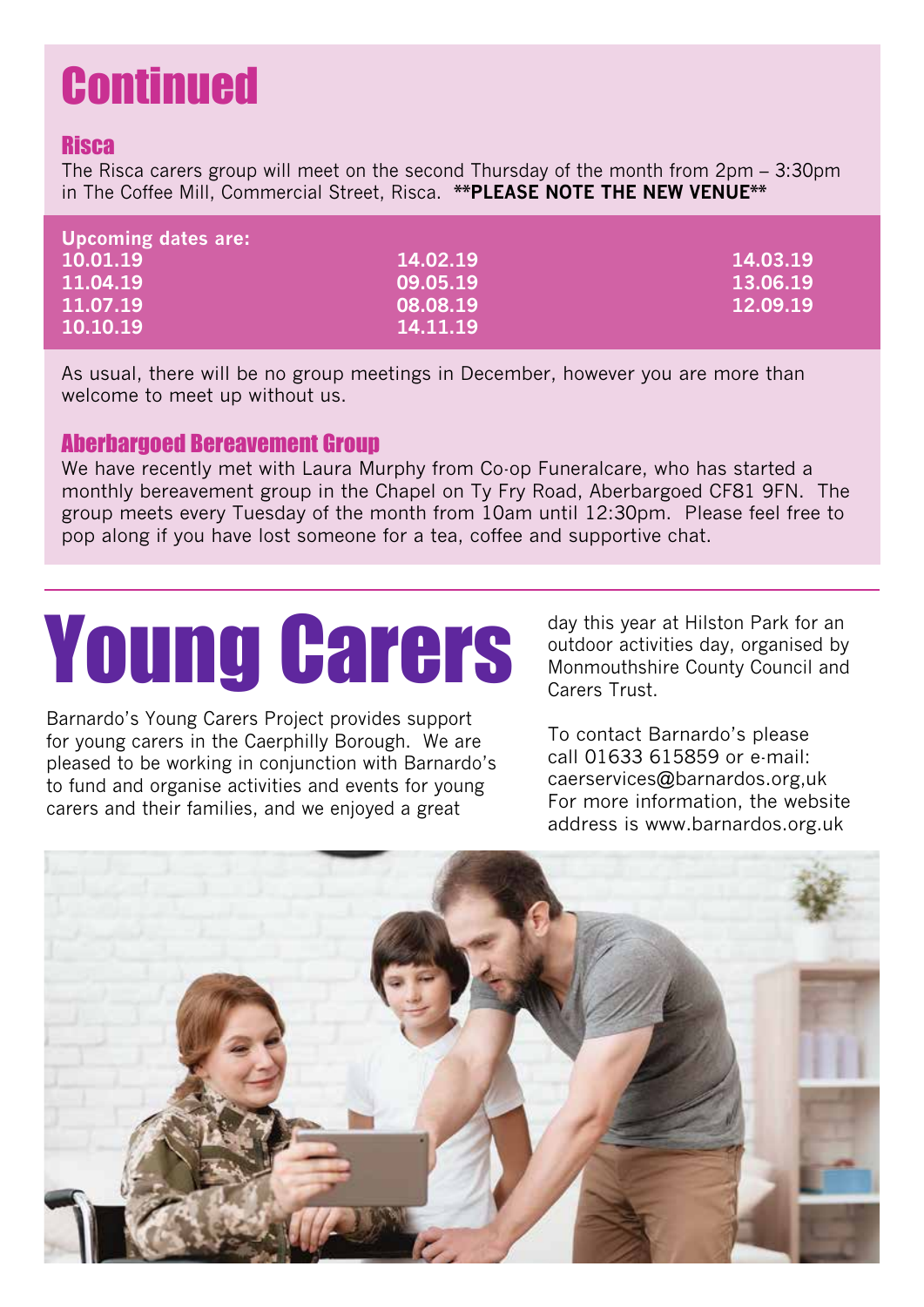# Caerphilly Carers' Team

In case you are new to us, the team are:

Hayley Jenkins, Carers Support Officer – 01495 233218 or 07808 779367 or e-mail jenkihl@caerphilly.gov.uk

Leanne Gallent, Carers Support Officer – 01495 233234 or 07872 418927 or e-mail gallel@caerphilly.gov.uk

Rachel Lowndes, Carers Support Officer – 07718 669188 or e-mail lowndrm@caerphilly.gov.uk

Geraldine Powell, Carers Coordinator - 01443 864658 or 07713 092795 or e-mail powelg4@caerphilly.gov.uk

We are pleased to introduce a new team member this quarter too. Amanda Symons has joined us as a Carers Support Officer and we hope you will all enjoy meeting her and welcoming her into the team.

We have lots of ways for you to contact us, please get in touch by e-mailing carers@caerphilly.gov.uk or keep up to date on Facebook (e-mail carers@caerphilly.gov.uk to be added to the group), Twitter (@CarerCaerphilly) or at www.caerphilly.gov.uk/carers.

## Resources



- Carer's Emergency Card please get in touch on carers@caerphilly.gov.uk, 01495 233218 or 01495 233234 if you would like one.
- Small Grants Scheme We currently have a small amount of money available to assist carers in their caring role. Carers can apply for money for various things, such as household equipment, driving lessons, short breaks and help with new skills. Please get in touch for an application form and guidance notes.
- Break from Caring we may be able to help you with getting one off or short term breaks from your caring role. Contact us on carers@caerphilly.gov.uk to find out more.
- We still have a number of free Max Cards available for those of you with children under 25 which gives discounts on days out and activities. More details can be found here: http://www.mymaxcard.co.uk/ Get in touch if you would like one.
- BSM and Motability driving lessons The Motability Scheme is the UK's leading car scheme for disabled people. It provides affordable, convenient, troublefree motoring to over 600,000 disabled customers and their families. Motability, as a national charity, can provide grants to help Motability Scheme customers with the cost of learning to drive. More information here: https://www.bsm.co.uk/learnerdriver/motability/who-are-motability or call 0330 100 7501.
- Free wellbeing courses. For more info or to book a place on a course, contact Jules Horton via T: 01633 247674 | E: jules. horton@gavowales.org.uk Find them on Facebook to keep up-to-date with new courses etc.:@EPPCymru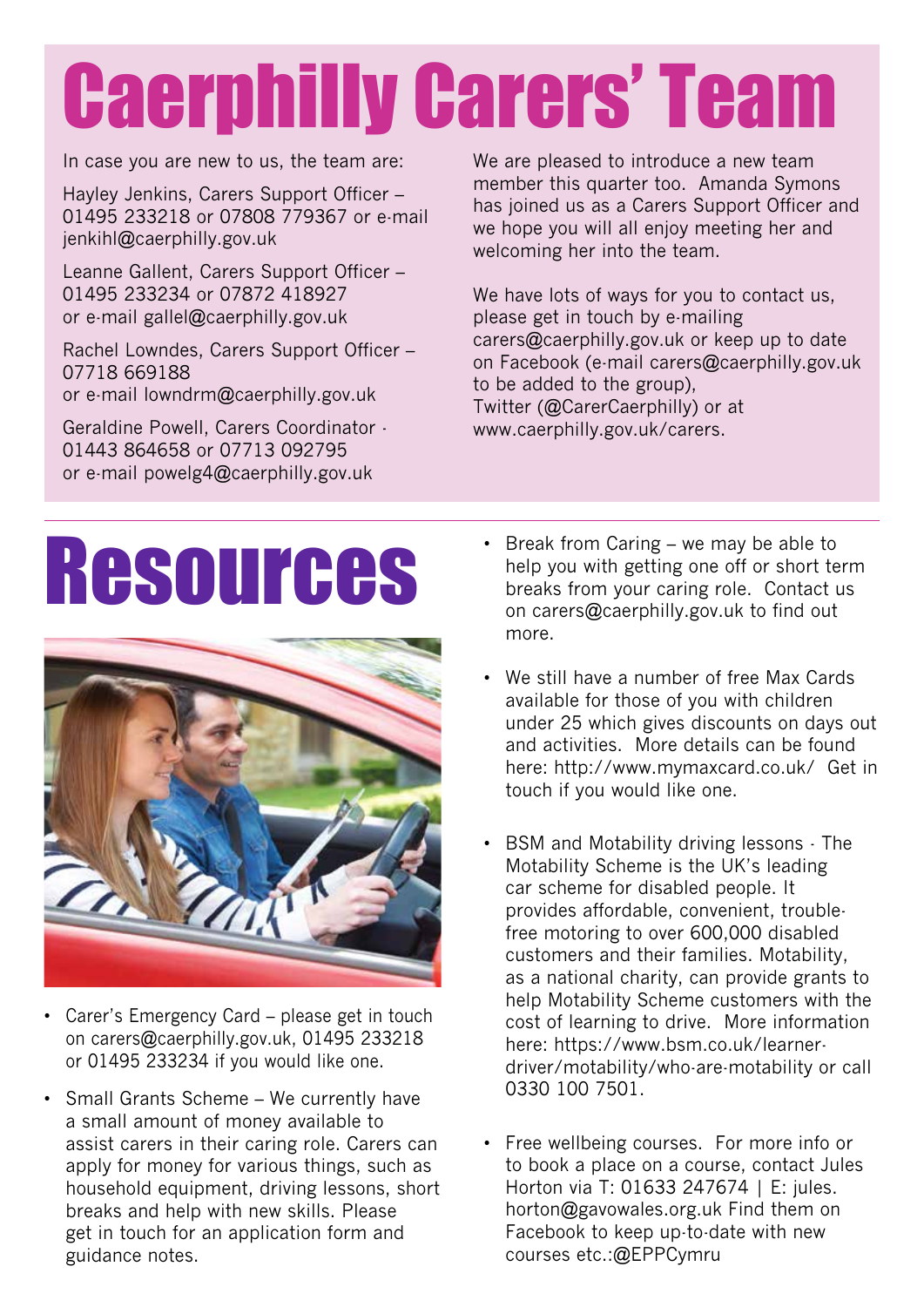# Community Connectors

The Carers Team works closely with the Community Connectors in Caerphilly. If you would like to contact the Community Connectors, please get in touch on 0808 100 2500 and ask for the Community Connectors.





Here are some useful links that we thought you might be interested in too.

### www.alzheimers.org.uk

Alzheimer's Society – information for people with a dementia. Facility on website to search for local services (click on "Local Information" on the left hand side of the home page).

### www.ageuk.org.uk/cymru/gwent

Age Cymru Gwent offers lots of services for older people and their carers.

#### www.caerphillyover50.co.uk

Caerphilly 50 Plus Forum is an independent voluntary organisation run for the benefit of older people. Their aim is to improve the quality of life for the residents of Caerphilly Borough who are over 50. Their

current focus is promoting age-friendly communities.

#### www.caerphillycr.co.uk

Care & Repair Caerphilly is an independent home improvement agency whose aim is to help older and vulnerable people live independently in their own homes for as long as possible. They are a non-profit making organisation and offer free practical advice and assistance on house repairs or improvements.

### www.caerphillycareforcarers.co.uk

Care for Carers provide a respite care service for carers over the age of 16.

### www.carersuk.org/wales

Carers Wales – lots of information and advice for carers on a range of topics.